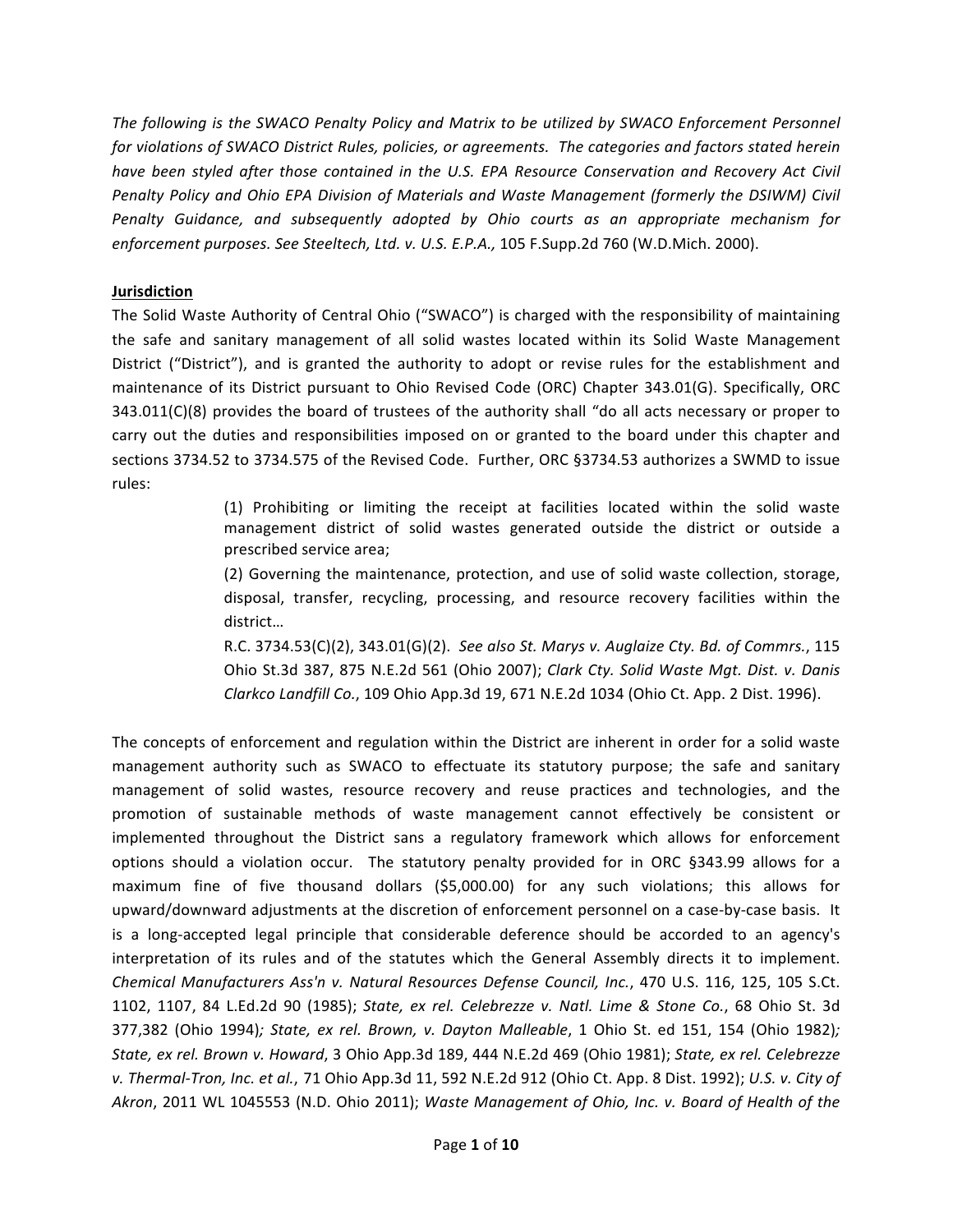City of Cincinnati, Case Nos. ERAC 315088 & 315234 (2004); In the Matter of John A. Biewer Company of Ohio, Inc., 2009 WL 5851171 (E.P.A. December 2009). Thus, it is imperative that an agency such as SWACO adopt and implement a consistent method and manner of enforcement in order to perform its statutory duties and task of maintaining the health and general welfare of the District. See State ex rel. Cordray v. Basinger, 2010 WL 3904152 (Ohio App. 7 Dist. 2010); Catalina Yachts v. U.S. E.P.A., 112 F.Supp.2d 965 (C.D.Cal. 2000); Steeltech, Ltd. v. U.S. E.P.A., 105 F.Supp.2d 760 (W.D.Mich. 2000); U.S. of America (EPA) v. Environmental Waste Control, Inc., 710 F.Supp.1172 (N.D.Ind. 1989).

The penalty matrix sets forth a method for calculating penalties consistent with the goals of the organization – deterrence, equitable treatment of the regulated community, and quick resolution of violations. The proposed penalty calculation system considers the seriousness of the violation and any good faith efforts to comply with applicable requirements when assessing a penalty. Catalina Yachts, supra, at 968. See also Mayes v. E.P.A., 2008 WL 65178 (E.D.Tenn. 2008). Specifically, the Matrix is designed to assess civil penalties by calculating a preliminary deterrence amount consisting of a gravity component and a component reflecting a violator's received economic benefit of noncompliance, then applying relevant adjustment factors to account for differences among cases. This shall include the following factors:

(1) a gravity-based penalty for a particular violation, from a penalty assessment matrix,

(2) a "multi-day" component, as appropriate, to account for a violation's duration,

(3) potential adjustments of the sum of the gravity-based and multi-day components, up or down, for case specific circumstances, and

(4) the amount of the appropriate economic benefit gained through non-compliance.

Penalty Amount = gravity-based component + multi-day component +/- adjustments + economic benefit. See U.S. EPA, Resource Conservation & Recovery Act (RCRA), 42 U.S.C. §§6901, et seq., Civil Penalty Policy (2003); Ohio EPA, Division of Solid & Infectious Waste Management, Civil Penalty Guidance (2004).

## **Gravity-Based Penalty Amount**

The gravity-based penalty amount is a measure of the seriousness of the violation. This determination should be made considering (1) the potential for harm, and (2) the extent of deviation from any statutory or regulatory requirements.

## The Potential for Harm

This assessment should be based on:

(a) where the violation involves the actual management of solid wastes, the penalty should reflect the probability that the violation could have resulted in, or has resulted in, the illegal deposit or release of any solid wastes

**AND** 

(b) the adverse effect non-compliance may have on statutory or regulatory purposes or procedures for implementing the Solid Waste Management Plan, Rules, or policies of the District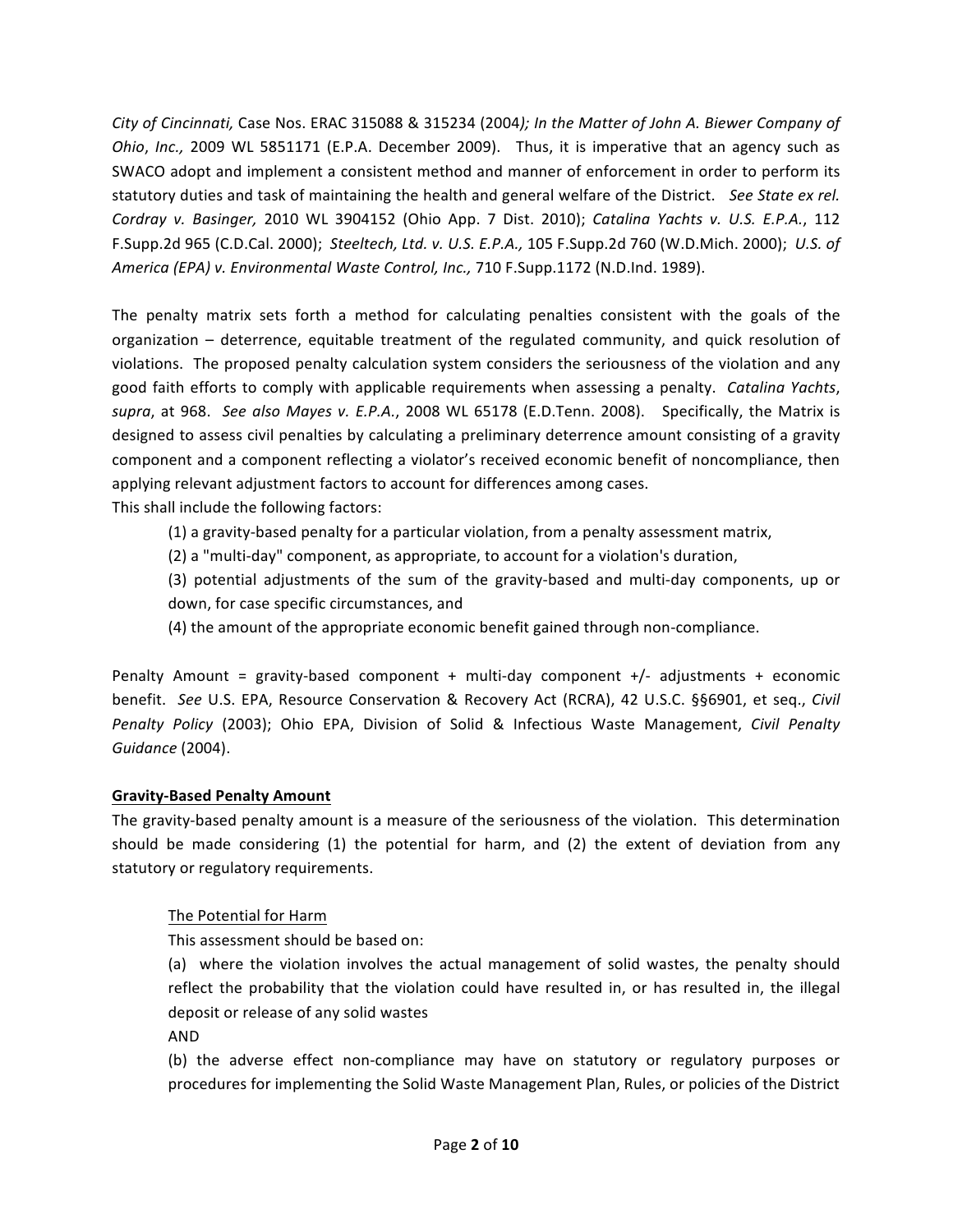The Harm to the Regulatory Program – the following factors should be considered:

All regulatory requirements are fundamental to the continued integrity of the organization and the management of the Solid Waste Management Authority. Violations of such requirements may have serious implications and substantial penalties when the violation undermines the statutory or regulatory process or procedures for implementing the Solid Waste Management Plan. Examples of such are:

- (i) failure to notify as a generator or hauler/transporter of solid wastes
- (ii) failure to notify as an owner/operator of a solid waste facility
- (iii) failure to comply with reporting requirements
- (iv) failure to respond to a formal information request
- (v) operating without approved waiver status or in violation of established SWACO District Rules

These types of requirements are based on protection concerns and are fundamental to the overall goals and statutory duties of SWACO, as an agency, to ensure the safe, sanitary, and responsible handling and disposal of solid wastes generated within the District.

#### Applying Potential for Harm

| <b>MAJOR:</b> | the violation poses or may pose a substantial harm to humans, human health, or |
|---------------|--------------------------------------------------------------------------------|
|               | the environment                                                                |

- AND/OR the violator's actions have or may have a substantial adverse effect on the statutory or regulatory purposes or procedures for implementing the Solid Waste Management Plan for the District
- **MODERATE:** the violation poses or may pose a significant harm to humans, human health, or the environment
- AND/OR the violator's actions have or may have a significant adverse effect on the statutory or regulatory purposes or procedures for implementing the Solid Waste Management Plan for the District
- **MINOR:** the violation poses or may pose relatively low harm to humans, human health, or the environment
- AND/OR the violator's actions have or may have a small adverse effect on the statutory or regulatory purpose or procedures for implementing the Solid Waste Management Plan for the District

#### (2) Extent of Deviation from the Requirement

The extent of the deviation from the requirements of the District Solid Waste Management Plan, SWACO District Rules, and/or SWACO policies could range from the violator being substantially in compliance with the provisions of the requirements or Rules, completely disregarding said, or being at some point in between.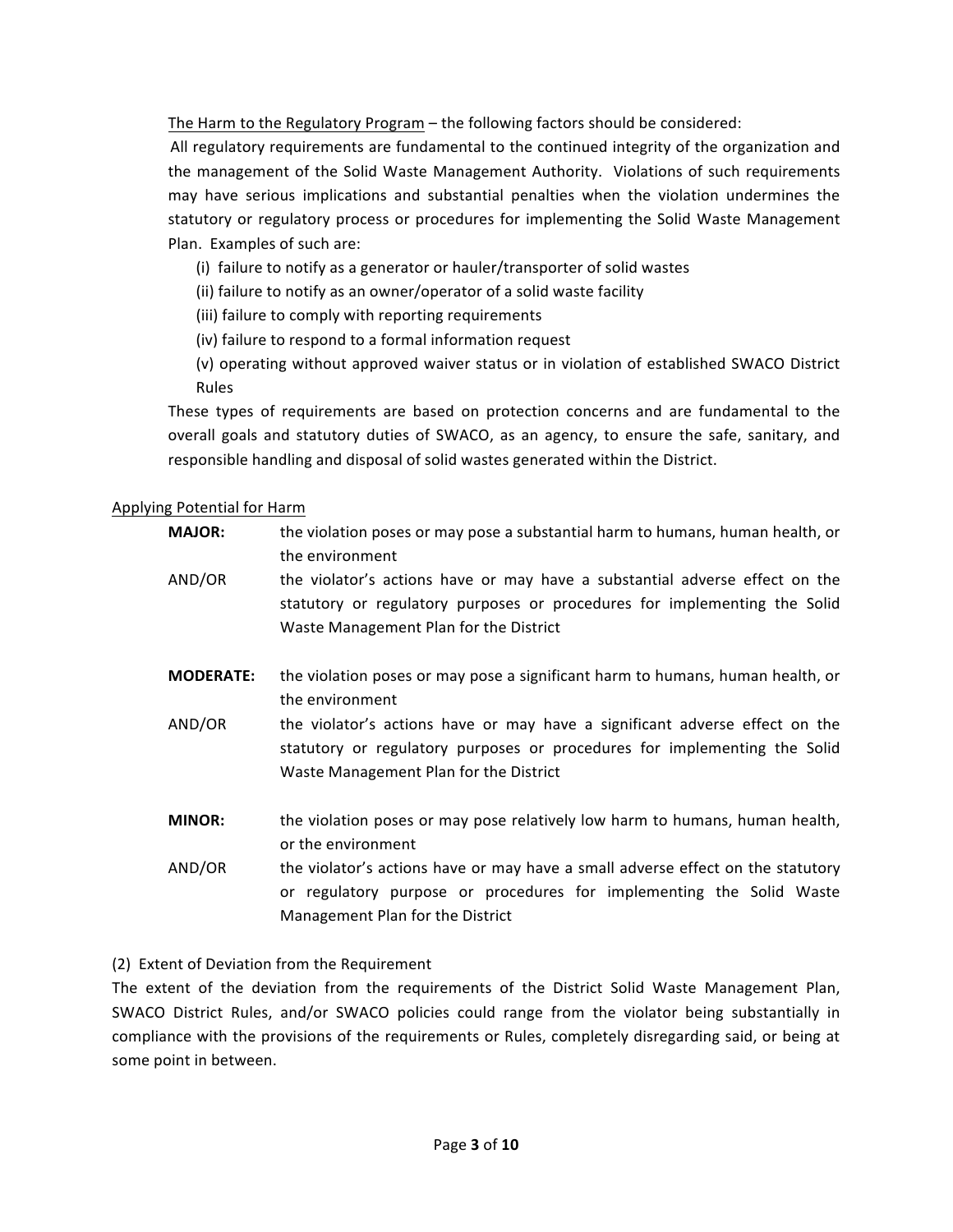- **MAJOR:** the violator significantly deviates from the requirements of the regulation to such an extent that most (or the important aspects) of the requirements are not being met, resulting in substantial non-compliance
- **MODERATE:** the violator deviates from the requirements of the regulation, but some of the requirements are implemented as intended
- **MINOR:** the violator deviates somewhat from the requirements of the regulation, but most (or all the important aspects) of the requirements are met

These two factors constitute the seriousness of a violation, and have been incorporated in the following penalty matrix from which the gravity-based component will be chosen. The amounts below shall be assessed on a per day, per violation basis.

#### **Extent of Deviation from Requirement**

| <b>Potential for Harm</b> | <b>MAJOR</b>      | <b>MODERATE</b>   | <b>MINOR</b>    |  |
|---------------------------|-------------------|-------------------|-----------------|--|
| <b>MAJOR</b>              | $$5,000 - $2,500$ | $$2,500 - $1,667$ | $$1,667 - $500$ |  |
| <b>MODERATE</b>           | $$4,250 - $2,000$ | $$2,000 - $1,300$ | $$1,300 - $375$ |  |
| <b>MINOR</b>              | \$3,500 - \$1,250 | $$1,250 - $1,167$ | $$1,167 - $250$ |  |

The selection of the exact penalty amount within each category is left to the discretion of the enforcement personnel in any case. *Mayes, supra*, at 22. Enforcement Personnel should analyze and rely on case-specific factors in selecting an amount within the given ranges. Such factors may include the seriousness of the violation (relative to any other violations), efforts at remediation or the degree of cooperation evidenced by the facility (to the extent this is not included in subsequent adjustments), the size and sophistication of the violator, the number of days of the violation, and other relevant issues.

For some continuing violations, it is possible that circumstances may change during the period of violation in some manner that could affect the Potential for Harm or Extent of Deviation from Requirement factors. Enforcement personnel may choose different matrix categories for different periods of the same violation. For example, a violation that lasts for 100 days may warrant a penalty from the major/major category for the first 50 days. However, if on day 51 the violator takes affirmative steps to come into compliance or address the non-compliance but does not completely end the violation, the level of the relevant factors may be adjusted. In that circumstance, enforcement personnel should calculate separate penalties for the distinct periods of violation; said adjustment only applies when the actions of the violator have changed the circumstances.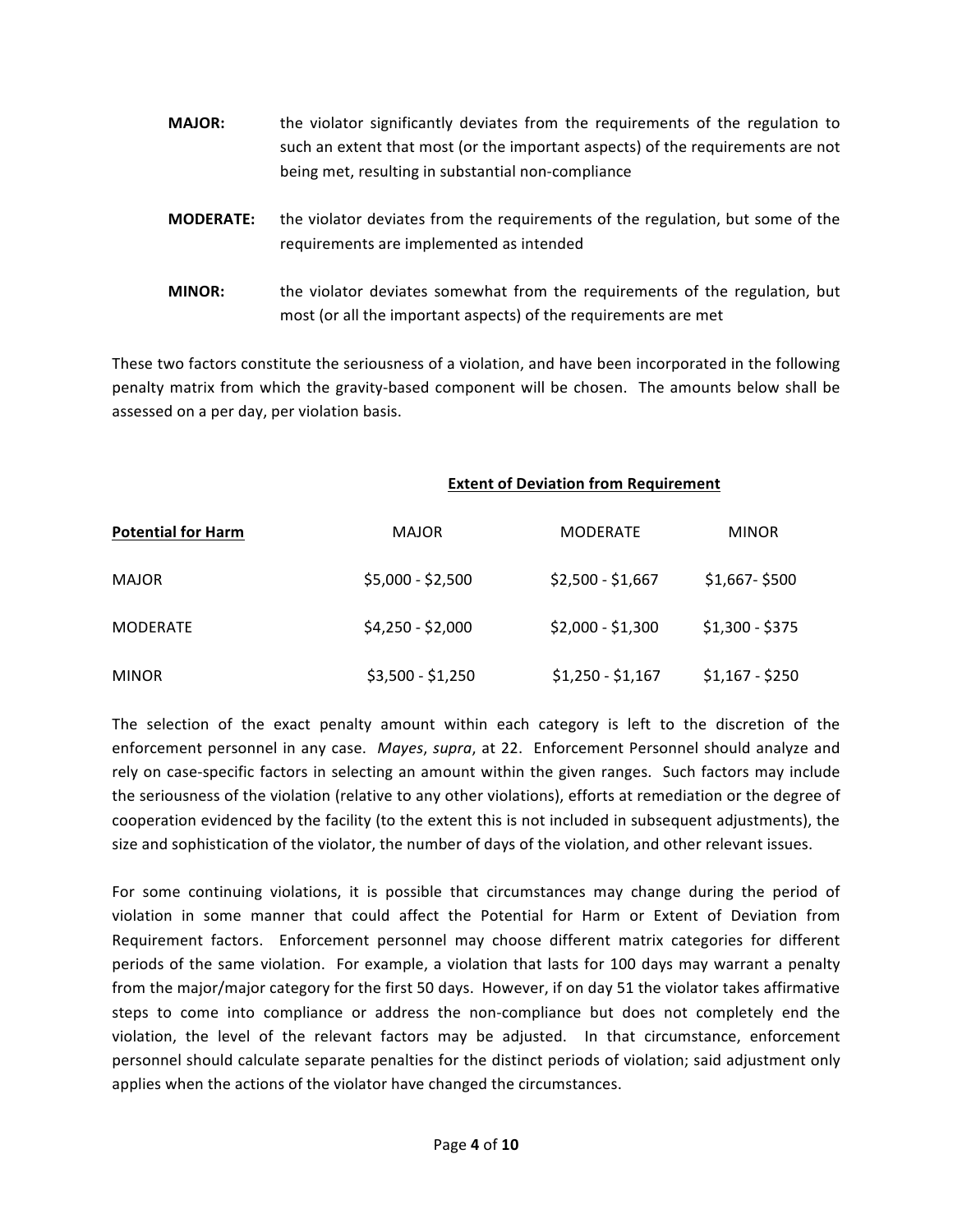#### **Penalties for Multiple Violations**

In some situations, SWACO enforcement personnel may find a facility/owner/operator has violated several different requirements of the Solid Waste Management Plan or SWACO District Rules. A separate penalty should be proposed and obtained in settlement or litigation for each separate violation resulting from an independent act or omission by the violator and is substantially distinguishable from any other violation for which a penalty is to be assessed. *See* RCRA *Penalty Policy*, *supra*, at 20; OEPA *Civil Penalty Guidance, supra,* at 7. A violation is independent of, and substantially distinguishable from, any other violation when it requires an element of proof not needed by the others. *Id*. This penalty shall be enforced if violations of different sections of the regulations or District Rules occur; these are violations which require SWACO enforcement personnel to substantiate different sets of factual allegations. For litigation or settlement purposes, each of the violations shall be assessed separately and the amounts added to determine a total penalty to pursue.

Penalties for multiple violations also shall be obtained in settlement or sought in litigation if a company has violated the same requirement in substantially different locations. This is also appropriate when a company violates the same requirement on separate occasions not cognizable as multi-day violations. An example of this could be if a company repeatedly fails to submit the required monthly Generation Fee or Waiver Fee forms for special or exempt wastes they have been accepting for disposal at a facility other than those designated by SWACO. In this case, each failure to submit when the waste stream has been accepted for disposal should be assessed separately.

However, penalties for multiple violations may not be appropriate when the violations are not independent or substantially distinguishable. If one violation stems from another, a separate penalty may not be warranted. Here, any regulations or Rules violated should be cited, but one penalty may be appropriate to pursue in settlement or litigation, depending on the facts. The violation of two separate regulations should be taken into account when choosing "potential for harm" and "extent of deviation" categories on the penalty matrix.

#### **Multiple Violations Treated as Multi-Day Violations**

Violations should be treated as multi-day violations, meaning one penalty with a multi-day component, when the same violation continues uninterrupted for more than one day. If a facility, through a series of independent acts or omissions, has repeatedly violated the same regulatory requirement, the violations may begin to resemble multi-day violations in number and similarity to each other. This may occur if the violations occur within close proximity in time to each other and are based on similar acts by the violator. For example, if a facility has been accepting a certain waste stream for a month in violation of SWACO's flow control Rules, a penalty may be calculated utilizing the multi-day matrix, or include language in a Notice of Violation letter or complaint that a specific, additional per day amount will be assessed until the violation is corrected.

#### **Economic Benefit of Non-Compliance**

This factor considers when a significant economic benefit has accrued to a violator as a result of noncompliance, and can include the costs saved by reaching a settlement and not pursuing litigation. To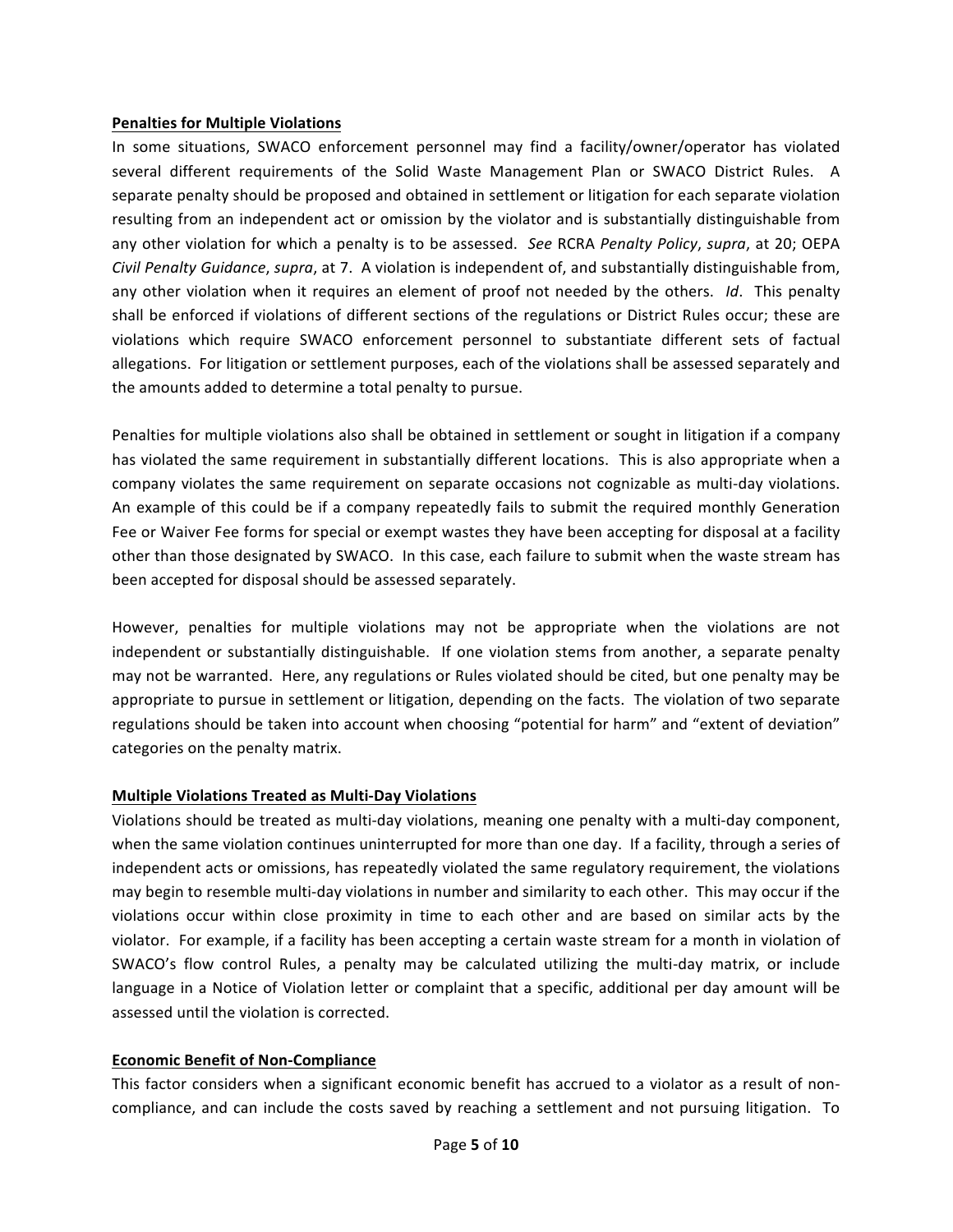determine this, a calculation of the economic benefit should be conducted for each established violation. The total economic benefit of all the violations together should be included in the penalty if it is at least 5-10% of the proposed penalty amount. The general policy of SWACO shall be not to settle cases for an amount less than the economic benefit gained by the violator, unless certain exceptions apply:

(1) The economic benefit component consists of an insignificant amount

(2) Compelling public concerns are not served by taking the case to trial

(3) Based on the facts of the particular case as a whole, it is unlikely SWACO will be able to recover the economic benefit in litigation

(4) The company has documented an inability to pay the total proposed penalty *See* RCRA *Penalty Policy, supra,* at 29; OEPA *Civil Penalty Guidance, supra,* at 14; *Friends of the Earth, Inc. v. Laidlaw Environmental Services (TOC), Inc.*, 890 F.Supp. 470 (D.S.C. 1995).

Economic benefit includes:

(1) Benefits from delayed costs – expenditures that have been deferred by the violator's failure to comply with the requirements of the regulation

AND

(2) Avoided Costs – expenditures that will never be incurred as a result of the non-compliance; this includes usual operational and maintenance costs such as leasing equipment

This calculation should account for the entire period a violator enjoys the economic benefit, which essentially shall be until the economic benefit penalty is paid. Any penalties based on benefits due to illegal competitive advantage should be added to any other type of economic benefit calculated.

## **Adjustment-Factors-and-Effect-of-Settlement**

## *Recalculation\$of\$Penalty\$Amount*

Before consideration of mitigating the proposed penalty, it may be necessary for enforcement personnel to recalculate the gravity-based or economic benefit components. *See* RCRA *Penalty Policy, supra*, at 33; OEPA Civil Penalty Guidance, *supra*, at 13. If new information becomes available after the issuance of the proposed penalty which makes clear that the initial calculation of the penalty is in error, enforcement personnel should adjust the amount. *Steeltech, supra*, at 766. For example, if after the issuance of the initial penalty amount, information is presented indicating less waste is involved than what was believed when the proposed penalty was issued, it may be appropriate to recalculate the gravity-based component. However, if enforcement personnel initially believed a violator fully complied with a specific requirement but later determined that was not the case, a new count may be added and the total penalty amount adjusted upward to reflect the previously undiscovered violation. Likewise, if new information demonstrates a previously known violation is more serious than initially thought, an upward revision of the penalty amount would also be appropriate.

## *Application\$of\$Adjustment\$Factors*

Adjustments should generally be applied to the sum of the gravity-based and multi-day components of the penalty for a violation. All supportable upward adjustments of the penalty amount of which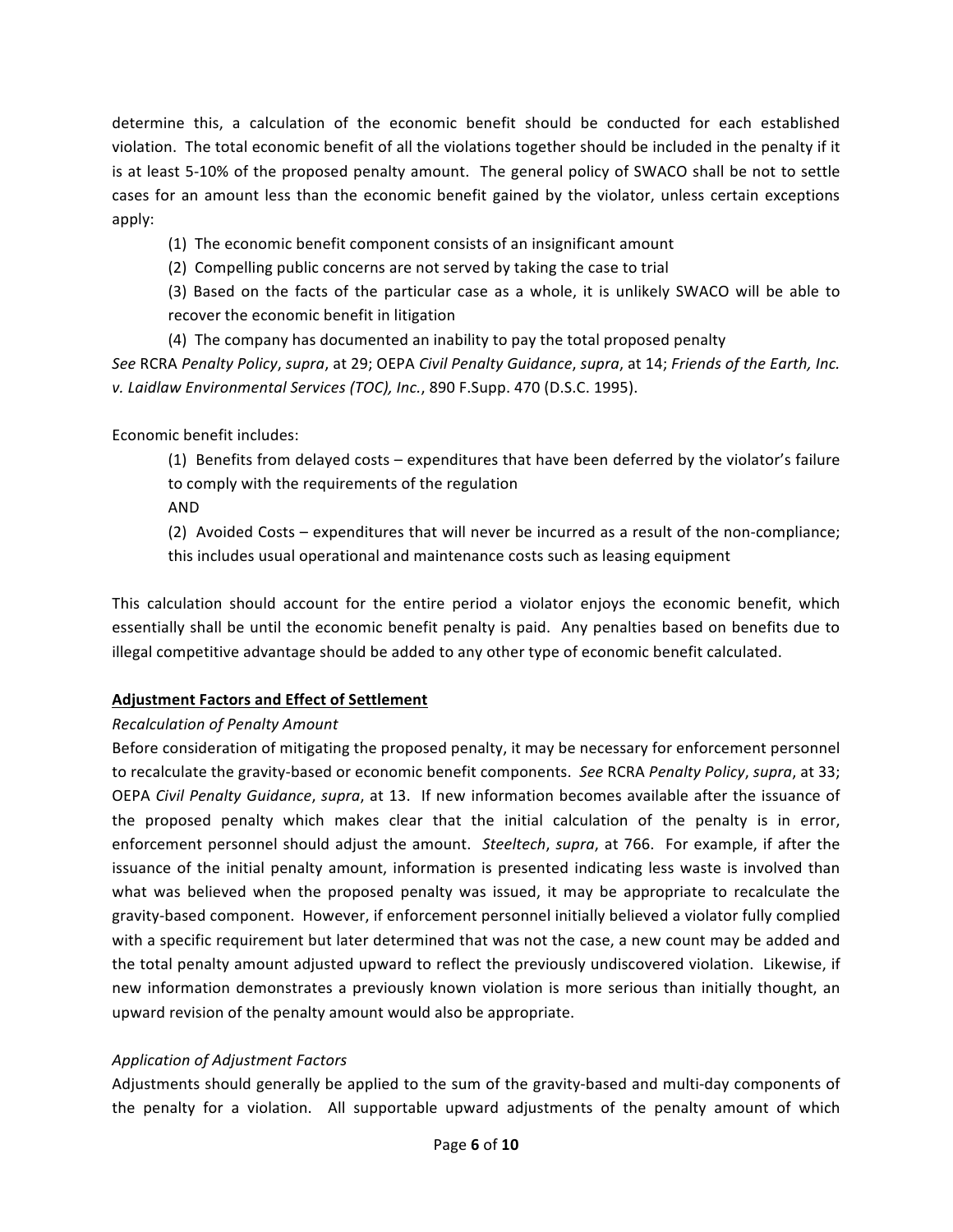enforcement personnel is aware should be made prior to the issuance of the proposed penalty. Downward adjustments, except those reflecting good faith efforts to comply, should generally not be made until after the proposed penalty has been issued, at which time the burden of persuasion that downward adjustment is warranted is placed on the violator.

For any given factor, except ability to pay, cooperative attitude, and litigation risk, enforcement personnel can adjust the sum of the gravity-based and multi-day components for any given violation up or down by (1) as much as 25% of the sum in ordinary circumstances, or (2) 26%-40% of the sum in unusual circumstances. Downward adjustments based on inability to pay or litigation risk will vary depending on the factors present in a given case; downward adjustments of up to 10% of the gravitybased and multi-day penalty components can be made based on the cooperative attitude of the violator.

However, if a penalty is to achieve deterrence, both the violator and the general public must be convinced the penalty places the violator in a worse position than those who have complied in a timely manner. Therefore, SWACO should at a minimum, absent special circumstances, recover any significant economic benefits resulting from the non-compliance. The final adjusted penalty should also include a significant gravity-based component beyond the economic benefit component, unless there have been demonstrated limitations as to a violator's inability to pay or significant litigation risks.

## 1) Good Faith Efforts to Comply/Lack of Good Faith

Good faith efforts to comply with the applicable requirements or regulations should be considered in assessing a penalty. The violator can manifest good faith by promptly identifying and reporting noncompliance or by instituting measures to remedy the violation before SWACO enforcement personnel has identified such. A violator's admission or correction of a violation prior to detection may provide a basis for mitigation of the penalty, especially when the violator institutes significant new measures to prevent recurrence. However, lack of good faith can result in an increased penalty.

No downward adjustment should be made if the good faith efforts to comply primarily consist of coming into compliance. Further, no downward adjustment should be made because the violator lacks knowledge concerning either applicable requirements or violations committed. Steeltech, *supra*, at 766. A presumption against downward adjustment should be applied as to the violator's efforts to comply or correct violations after SWACO enforcement personnel have detected violations; the amount set in the gravity-based penalty component matrix assumes good faith efforts by a violator to comply after the discovery of a violation. Failure to undertake such measures may be cause for upward adjustment as well as multi-day penalties.

If a violator reasonable relies on statements made by SWACO staff that an activity satisfies regulations or SWACO District Rules, and it is later determined said activities do not comply, a downward adjustment in the penalty may be warranted if the violator relied on those assurances in good faith. Said claims of reliance should be substantiated by sworn affidavit or other form of affirmation.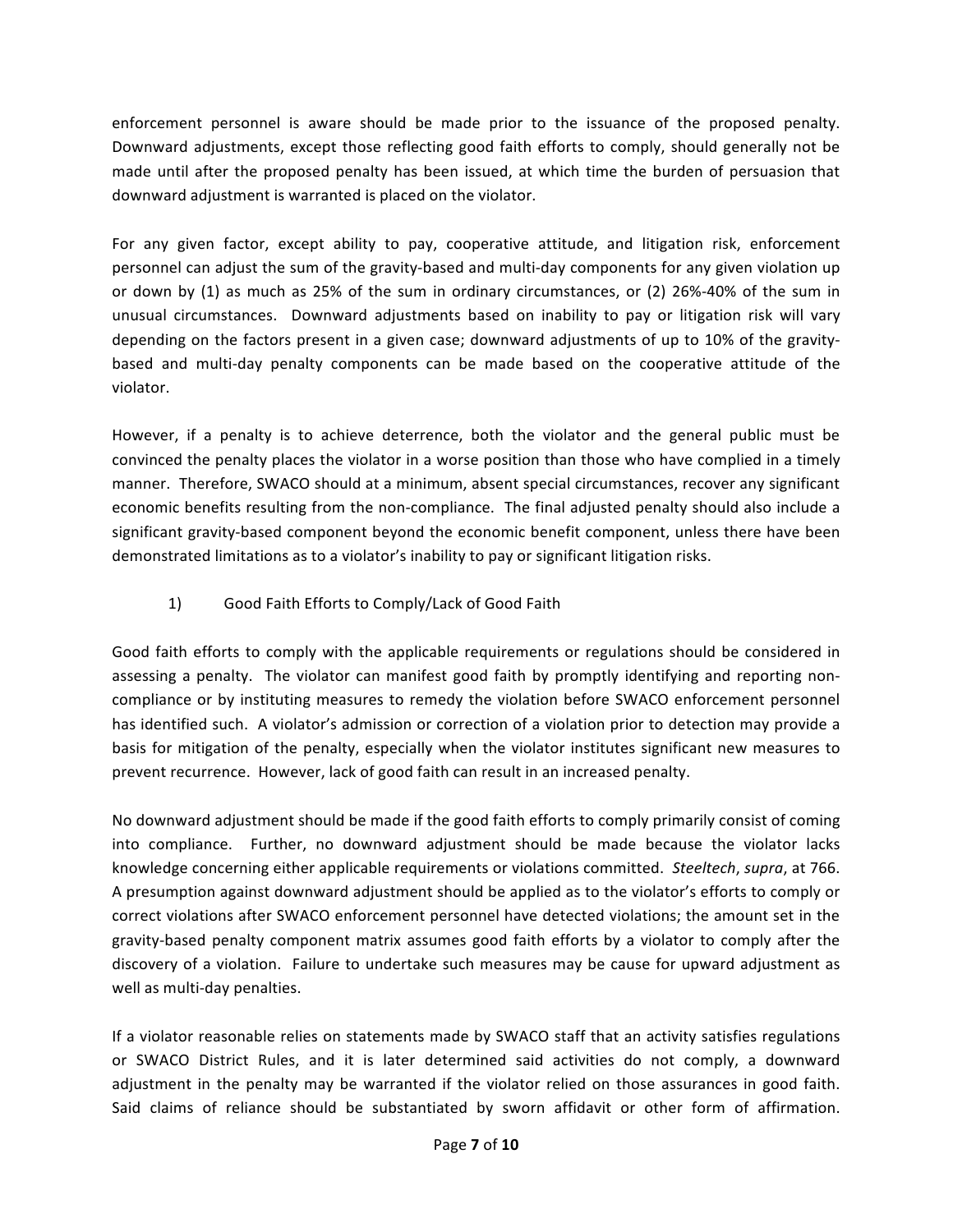However, claims by the violator that "he/she/it was not told" by SWACO that they were out of compliance is not cause for any downward adjustment of the penalty.

# 2) Degree of Willfulness and/or Negligence

A penalty may be adjusted upward if a violator demonstrates willfulness and/or negligence in their actions. In assessing the degree of willfulness and/or negligence, the following factors should be considered:

- How much control the violator had over the events constituting the violation,
- The foreseeability of the events constituting the violation,
- Whether the violator took reasonable precautions against the events constituting the violation, and
- Whether the violator knew or should have known of the hazards/dangers associated with the actions

The last factor, lack of knowledge of the legal requirement or regulation, should never be used as a basis for reducing the penalty; doing so encourages ignorance of the law. Knowledge of the law and what is required should be considered only to enhance the penalty. The amount of control which the violator had in quickly remedying the violation may also be relevant. Specifically, if the correction was delayed by factors which the violator can demonstrate were clearly not reasonably foreseeable and out of his/her control, or the control of his/her agents, the penalty may be reduced.

3) History of Non-Compliance (upward adjustment only)

When a violator has previously contravened requirements or regulations at the same or different site, this is usually clear evidence that the party was not deterred by the previous enforcement response. Unless the current or previous violation was caused by factors entirely out of the control of the violator, this is an indication that the penalty should be adjusted upwards. Some of the factors SWACO enforcement personnel should consider in making this determination are:

- How similar the previous violation was,
- How recent the previous violation occurred,
- The number of previous violations, and
- The violator's response to previous violation(s) in regards to correction efforts.

A violation should be considered "similar" if SWACO's previous enforcement response should have alerted the violator to a particular type of compliance problem. A previous violation of the same requirements or regulations constitutes a similar violation. For the purposes of this section, a "previous" violation" includes any act or omission for which a formal or informal enforcement response has occurred, including a warning letter, Notice of Violation, complaint, settlement agreement, etc. This term also includes any act or omission for which the violator had previously been given written notification, however informal, that SWACO enforcement personnel believe a violation exists.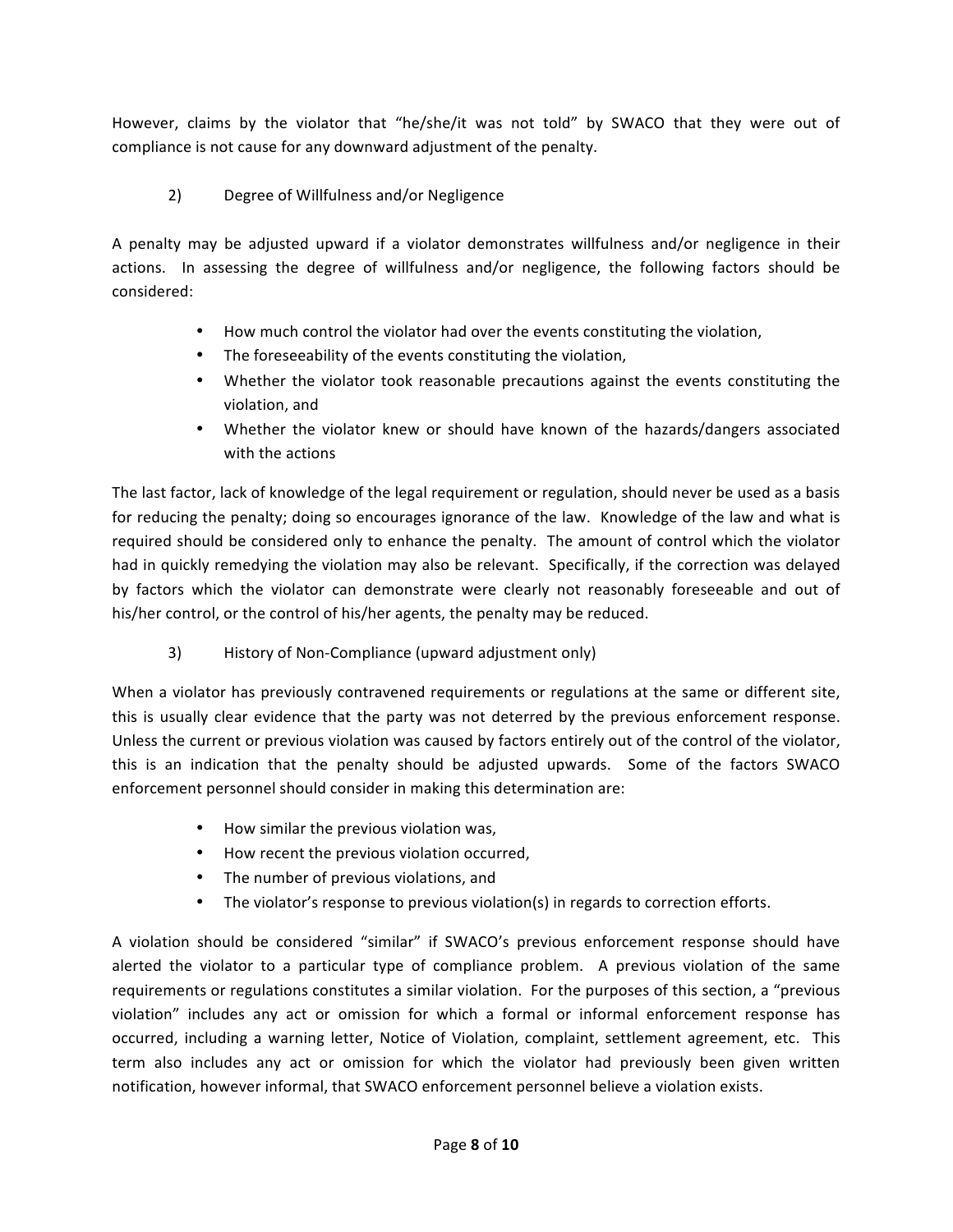## 4) Ability to Pay (downward adjustment only)

SWACO enforcement personnel should not generally assess penalties that are clearly beyond the means of the violator; thus, the violator's financial status and ability to pay should be considered. Enforcement personnel should also be generally aware of said in the event it is raised during settlement negotiations or in the course of litigation. The burden to demonstrate inability to pay rests on the respondent, as with other mitigating circumstances. The violator must prove financial status/inability to pay by submitting detailed financial statements and/or other relevant documentation. Examples of information to be submitted to allow enforcement personnel to evaluate an entity's ability to pay compliance costs or penalty:

- Written ability to pay argument that specifically addresses financial reasons why compliance costs cannot be paid (all cases)
- Most recent 5 years audited comprehensive annual financial reports including income statement, balance sheet, cash flow statement, and notes to these financial reports (companies – corporations!and!partnerships)
- Most recent 5 years company Income Tax Returns including all required forms and schedules (companies – corporations and partnerships)
- Most recent 5 years Income tax Returns including all required forms and schedules for all owners of the business (individuals – sole proprietorships or partnerships)
- List of monthly income and expenses for all owners of the business (individuals)
- Signed, dated, and notarized personal statement of net worth for all owners of the business (individuals)

If it is determined that a violator cannot afford the proposed penalty, or that payment of all or a portion of the penalty will preclude the violator from achieving compliance or carrying out remedial measures, the following options shall be considered in order:

- An installment plan with interest,
- A delayed payment schedule with interest (such a schedule may be contingent upon an increase in sales or other indicator of improved business), or
- As a last recourse, straight penalty reductions.

As stated previously, the amount of any downward adjustment of the penalty is dependent on the individual facts of the case relating to the financial capabilities of the violator and the nature of the violation at issue.

5) Other Factors

This Penalty Policy and Matrix allows adjustments of factors on an individual case basis. When developing a settlement position, SWACO enforcement personnel should evaluate every penalty in light of the potential for protracted litigation and consideration of the maximum civil penalty a judge is likely